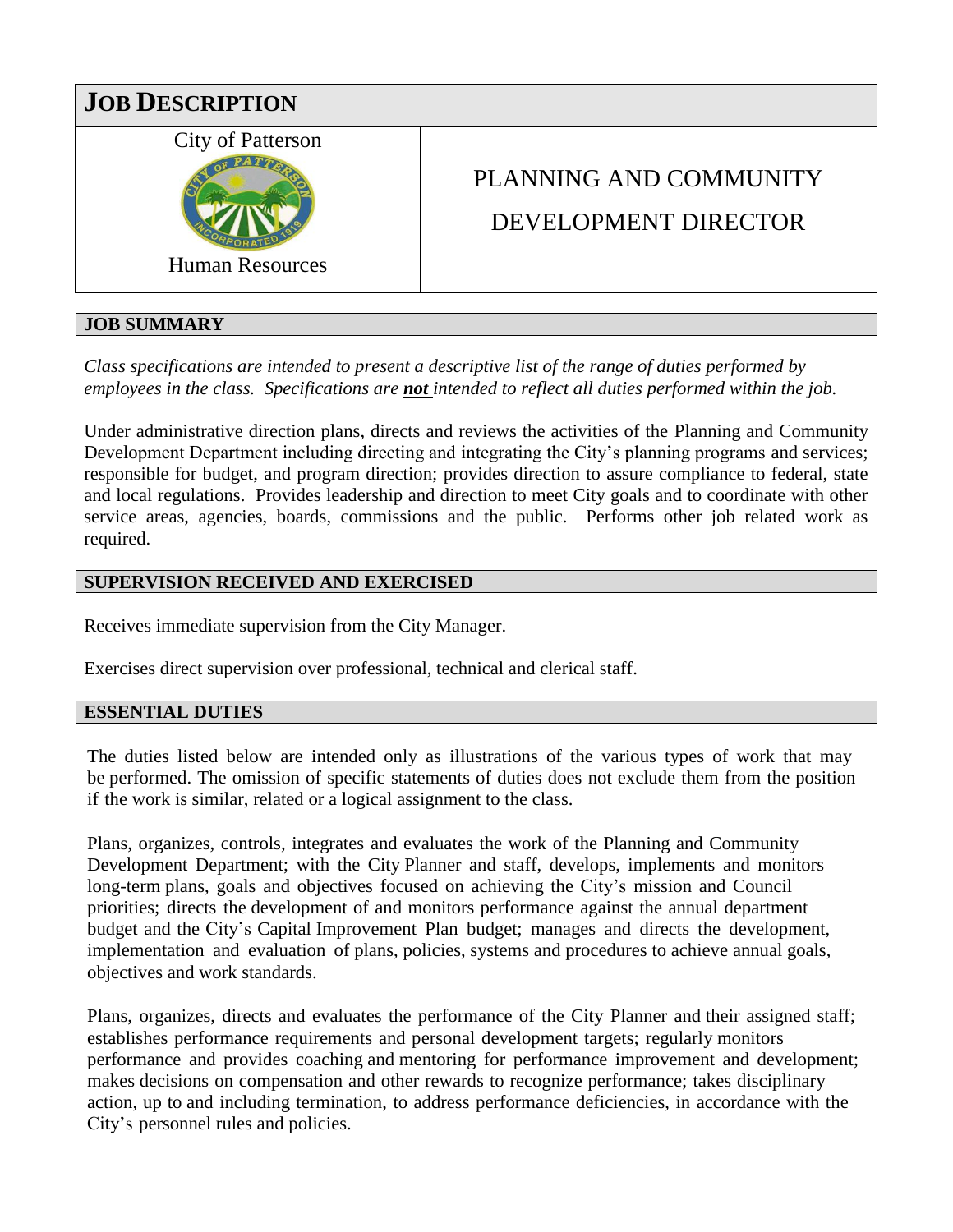Provides leadership to develop and retain highly competent, public service-oriented staff through selection, compensation, training and day-to-day management practices that support the City's mission and values.

Represents the City and the department on the Planning Commission Board and City Council meetings; informs and advises these groups, as well as the City Manager, on local and regional community development, environmental and infrastructure planning issues.

Ensures the timely preparation of complete and accurate staff work for presentation to citizen committees, commissions and the City Council; performs research and analysis for presentations on special projects and community/planning issues.

Interprets the department's codes, regulations, plans, policies and functions for elected and appointed boards, citizens, the business community and the public.

Assembles the necessary City and external consulting and volunteer resources to resolve a broad range of issues in current planning, advance-planning, special local/regional planning projects, capital improvement projects and code enforcement programs.

Oversees the preparation of new City ordinances and the amendment of existing ordinances, the municipal code and the Community Plan; ensures conformance to City plans and regulations through code enforcement strategies; provides for appropriate protection of the City of Patterson's natural resources and the preservation of the community's unique character.

Monitors national and state-wide developments in planning, economic and community development matters; evaluates their impact on City programs and operations; implements departmental process improvement where warranted; represents the City in regional conferences and other forums.

### **MIMIMUM QUALIFICATIONS**

To perform this job successfully, an individual must be able to perform each essential duty satisfactorily. The requirements listed below are representative of the knowledge, skill, and/or ability required. Reasonable accommodations may be made to enable individuals with disabilities to perform the essential functions.

### Knowledge Of:

Theory, principles, practices and techniques of community development planning, building inspection, code enforcement, economic development, and related community development services; applicable federal, state and local laws, codes and regulations governing the administration of planning and community development; California HCD laws and regulations of community housing; principles and practices of public administration, including budgeting, purchasing and the maintenance of public records; organization and functions of an elected City Council and appointed boards and commissions; the Brown Act and other laws and regulations governing the conduct of public meetings; the City's personnel rules and policies; and principles and practices of public management, supervision and effective leadership;

## Ability to:

Plan, direct and integrate broad, comprehensive planning and community development programs and services; analyze complex planning and community development issues and problems, evaluate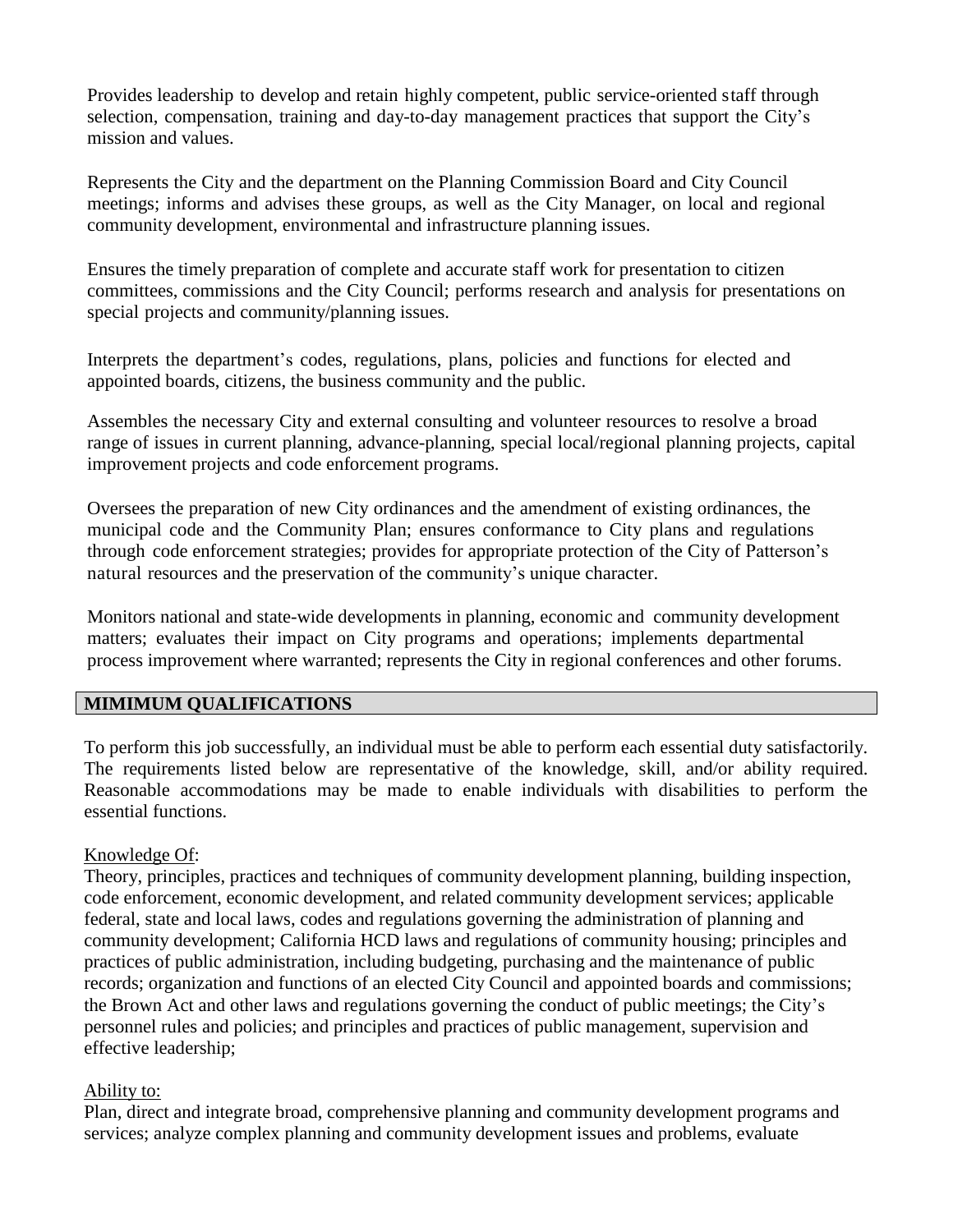alternative solutions and develop sound conclusions, recommendations and courses of action; present proposals and recommendations clearly and logically in public meetings; understand, interpret, explain and apply local, state and federal law and regulations governing land use planning and community development; evaluate management practices and adopt effective courses of action; develop clear, concise and comprehensive technical reports, correspondence and other written materials; exercise sound, expert independent judgment within general policy guidelines; establish and maintain effective working relationships with the City Council, Planning Commission Board, and other commissions and boards, officials, staff, private and community organizations, developers and others encountered in the course of the work; provide enterprising leadership and strong administrative skills while managing, developing, mentoring and supervising staff; demonstrate political astuteness by maneuvering through political and public environments with integrity while maintaining and exhibiting a calm, thoughtful and objective demeanor; effectively address differing perspectives with a consummate level of diplomacy, transparency and relationship building; and nimbly operate and adapt to a changing regulatory environment; demonstrate visionary, creative and innovative perspectives.

## **EDUCATION, EXPERIENCE AND CERTIFICATION(S)**

Education: A Bachelor's degree with major course work in public or business administration, city or regional planning, law, or a closely related field.

Experience**:** Eight years of progressively responsible management and administrative experience in municipal planning and development, at least three of which were at a managerial level responsibility as a Director, Deputy Director or Manager.

License or Certificate**:** Possession of a valid California Drivers License.

## **NECESSARY SPECIAL REQUIREMENTS**

Must be 18 years of age or older.

.

Must successfully pass a pre-employment medical examination, including a drug screen, fingerprint, background check, and reference check.

Must be able to provide proof us U.S. citizenship or legal right to work in the United States.

### **PHYSICAL REQUIREMENTS**

Environmental Conditions: Office environment and occasional field environment.

Physical Conditions: Essential and marginal functions may require maintaining physical condition necessary to sitting, standing, and walking for prolonged periods of time.